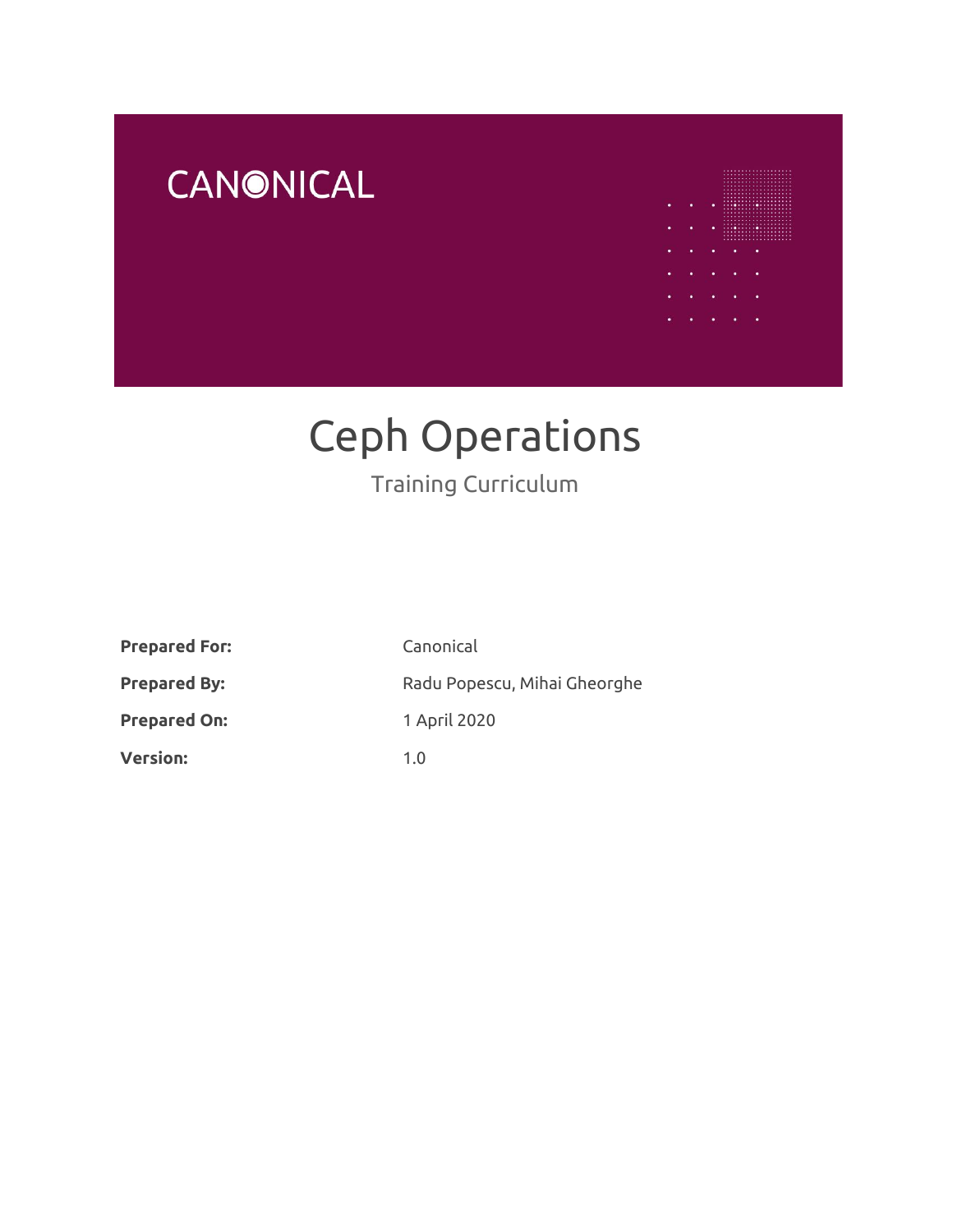# **Introduction & Scope**

This course is intended to enable its attendees to assume full command of their on-premises Ceph cluster. The target audience is system administrators, DevOps engineers, and infrastructure operators. The main focus of the curriculum is understanding Ceph and all of its components, installing and configuring them, troubleshooting for each of the components, optimising the performance of the Ceph cluster, and troubleshooting different issues. Each chapter contains a theory session (presented by the instructor) followed immediately by a practical lab. The practical lab follows the main points described during the slide presentation and will provide full hands-on experience in working with Ceph. By combining the theoretical background with hands-on exercises, the course encourages better assimilation of the material and deeper understanding. Finally, the students will be provided with complete step-by-step documentation, ensuring that the material is readily available for future review.

The duration of the course is three days.

# **Agenda**

#### 1. What is Ceph

- Description of Ceph as software defined storage (SDS)

#### 2. What is RADOS

- Description of RADOS architecture and functionality

#### 3.1 Ceph frontends to RADOS cluster

- In-depth look at each Ceph frontend service:
	- RBD (block storage)
	- RadosGW (object storage)
	- CephFS (file storage)

#### 3.2 Ceph daemons

- Description of each daemon running inside a Ceph cluster
	- Monitors
	- **Managers**
	- OSDs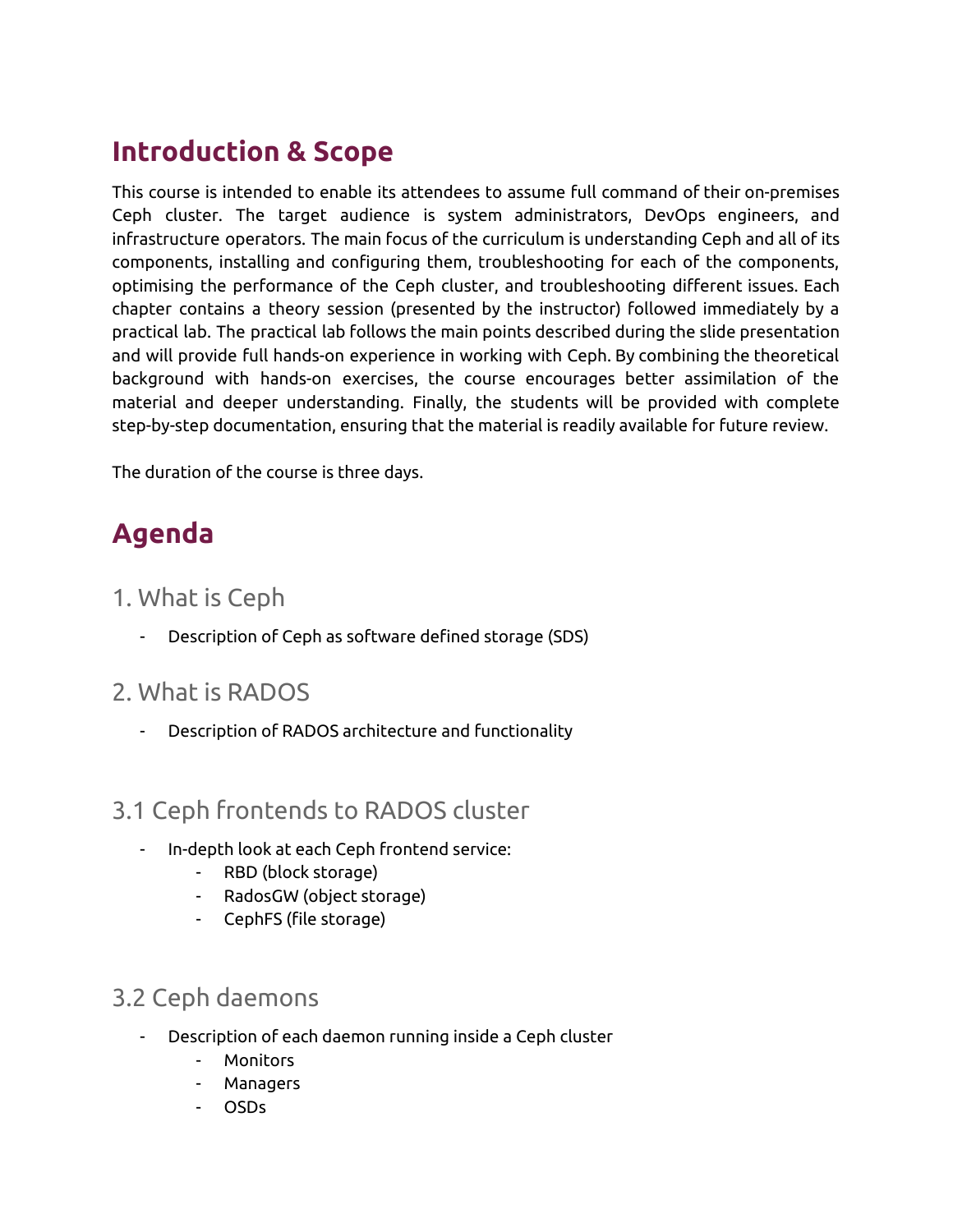- MDSs

## 3.3 Deploying Ceph cluster

- Prerequisites required for a Ceph cluster deployment **Lab 3A** - installing required prerequisites
- Description of ceph-deploy tool
- ceph-deploy usage to install all Ceph components **Lab 3B** - deploy Ceph components on all nodes

#### 4.1 High-level operations

- Operating a cluster
	- service management
- Health of a cluster
	- OSD, PG, Crusmap states
- Monitoring a cluster
	- cluster status
	- cluster usage
	- monitor health-checks
	- checking service status
	- monitoring OSDs and PG

#### 4.2 Low-level operations

- adding and removing OSDs both manual and ceph-deploy tool instructions
- adding and removing MONs both manual and ceph-deploy tool instructions

#### 4.3 Data placement

- In-depth look at pools, placement groups and crush maps
- Pools administration:
	- description
	- specific commands
	- setting quotas
	- show usage
	- setting/retrieving custom parameter values
	- **Lab 4A** creating pools, setting replication size, quotas
		- erasure coded pools description, profiles
	- **Lab 4B** creating erasure coded pool profiles, creating pools
- Placement groups:
	- description and architecture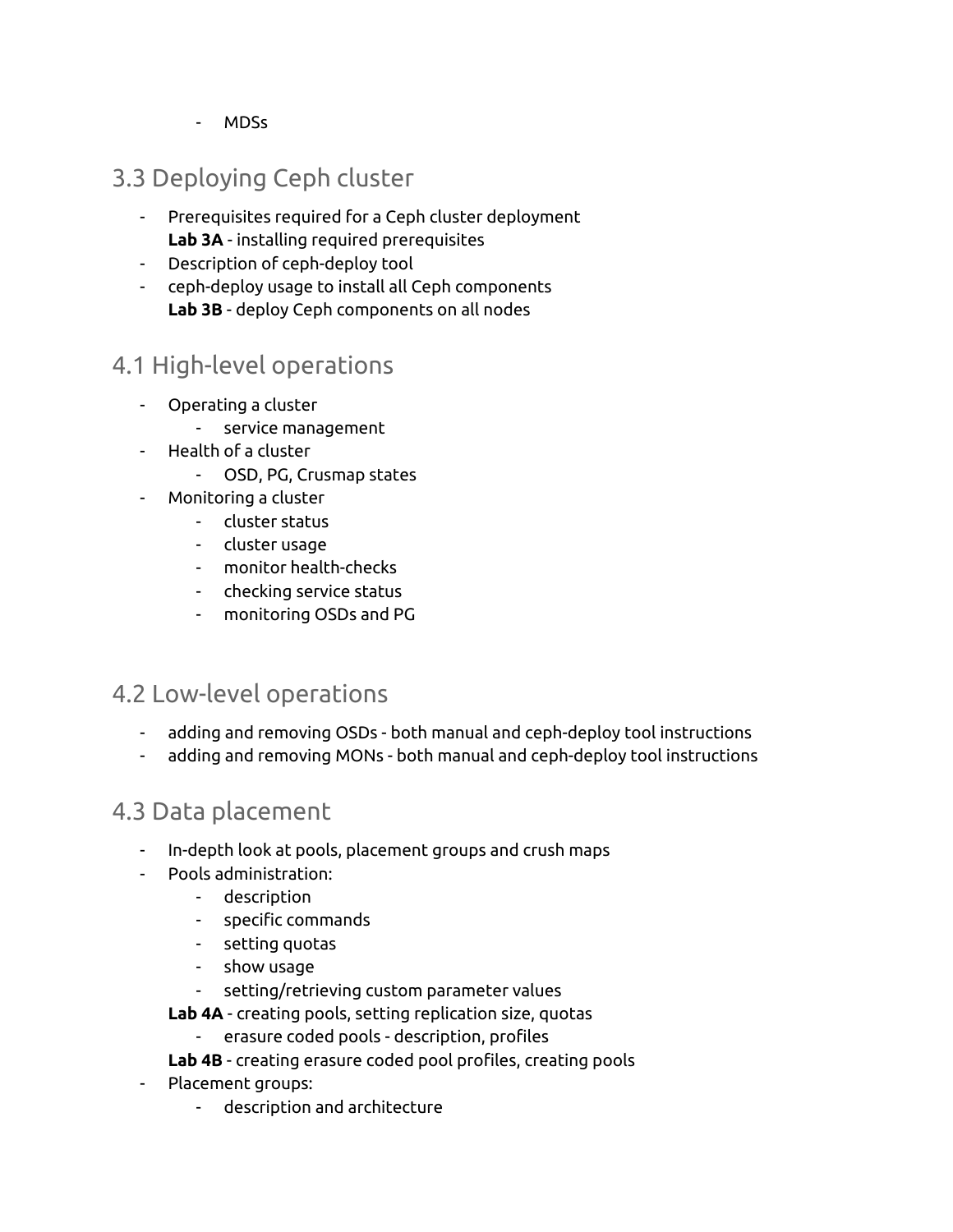- scrubbing and recovery

**Lab 4C** - setting PG number in pools, show PG maps for specific PG, query PG for information

- Crush maps:
	- definition
	- structure
	- devices
	- map types and buckets
	- rules
	- weight sets
	- modifying the crush map
	- crush tunables

**Lab 4D** - modifying crush map using "ceph osd crush"

**Lab 4E** - manually modifying crush map

#### 5. Ceph RBD

- What is Ceph RBD
- Basic commands and usage
- Operations snapshots, mirroring, live-migration **Lab 5A** - creating RBD pools, working with snapshots, clones **Lab 5B** - mounting RBD volumes to a server, modifying features available
- CephX authentication and authorization
- User management **Lab 5C** - managing users, permissions; testing

## 6. CephFS

- What is CephFS
- Adding a MDS server
- Removing a MDS server
- Creating a CephFS filesystem
	- **Lab 6A** creating a CephFS filesystem
- Mounting a CephFS filesystem **Lab 6B** - mounting a CephFS filesystem
- Quotas
- Client capabilities
- Exporting CephFS
- User management **Lab 6C** - working with users, client capabilities and quotas